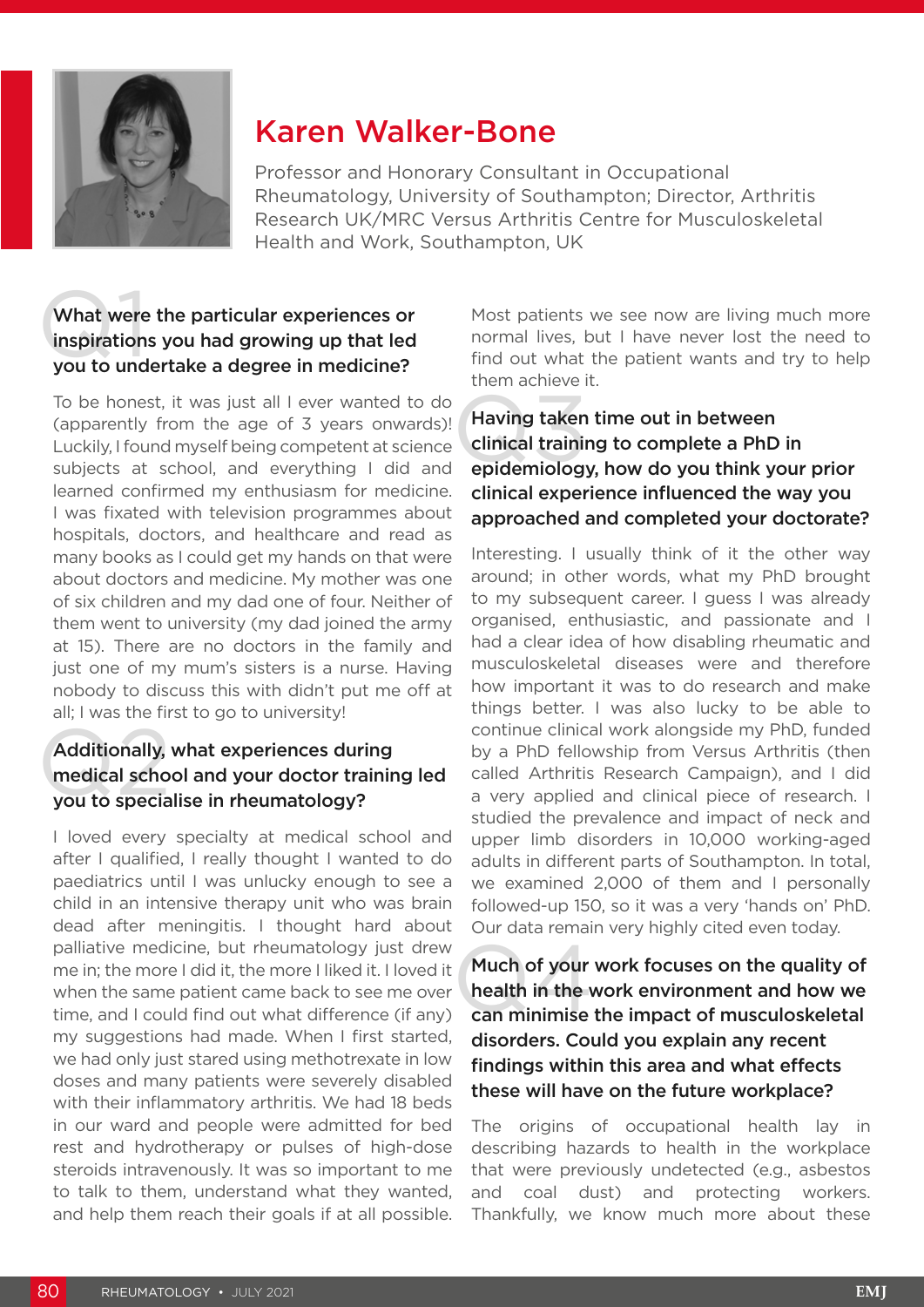*"Most patients we see now are living much more normal lives, but I have never lost the need to find out what the patient wants and try to help them achieve it."*

types of hazards now and we can focus more on prevention and workplace wellbeing. The fact is that we all spend roughly 10 complete years of our lives at work (the only thing we do more of is sleep: on average, for 23 years). Therefore, work needs to be a place where, of course, we are safe but also, we promote wellness and health. Mental ill health and musculoskeletal problems are very, very common even amongst healthy people but these can 'tip over' and become disabling. In both cases, work can cause or make these problems worse, so it is vital that we identify those situations in order to prevent ill health. However, a lot of people will have these conditions and still be at work, so we need to promote wellness in the workplace and enable people to retain their health through a good, supportive working environment. People who are made redundant or fall out of work through ill health suffer far more with debt, stigma, and needing to try and live on welfare benefits. Debt is frightening and makes health (particularly mental health) worse. As our life expectancy has gone up, we need to rethink working lives and workplaces. It may be that people of the future could have two or three careers over their lifetime and come into or out of career breaks for training, education, caring responsibilities, etc. There is no doubt that pensions would be more affordable if we could enable people to work to older ages. Workplaces need to change in the future.

## Do you see foresee the remote working situation as a result of the COVID-19 pandemic having an impact on the relationship between work and musculoskeletal health? How?

That is a good question, and we might need a crystal ball! It could be good or bad. There are benefits in some ways of less time spent commuting, more flexibility of how and when to work, and having the potential to do exercise, stretches, and generally move more at home rather than be tied to a desk at work because everyone else is having lunch at their workstation. However, many people have felt isolated, worked at suboptimal workstations with inadequate equipment, and felt stressed by the use of technology and 'Zoom fatigue' from being on video constantly. How often do we have to watch ourselves whilst we talk to colleagues? Equally, teams do need contact and social interaction beyond work to enable their efficiency and effectiveness. Employers could use all these lessons to be more flexible with work. People can be trusted to get their work done without having to be monitored at their desk. Offering flexibility and choice about how and when people work could enable a lot more participation from older workers and people with health conditions. However, people like some choice and working from home is not for everybody. To sum up, the